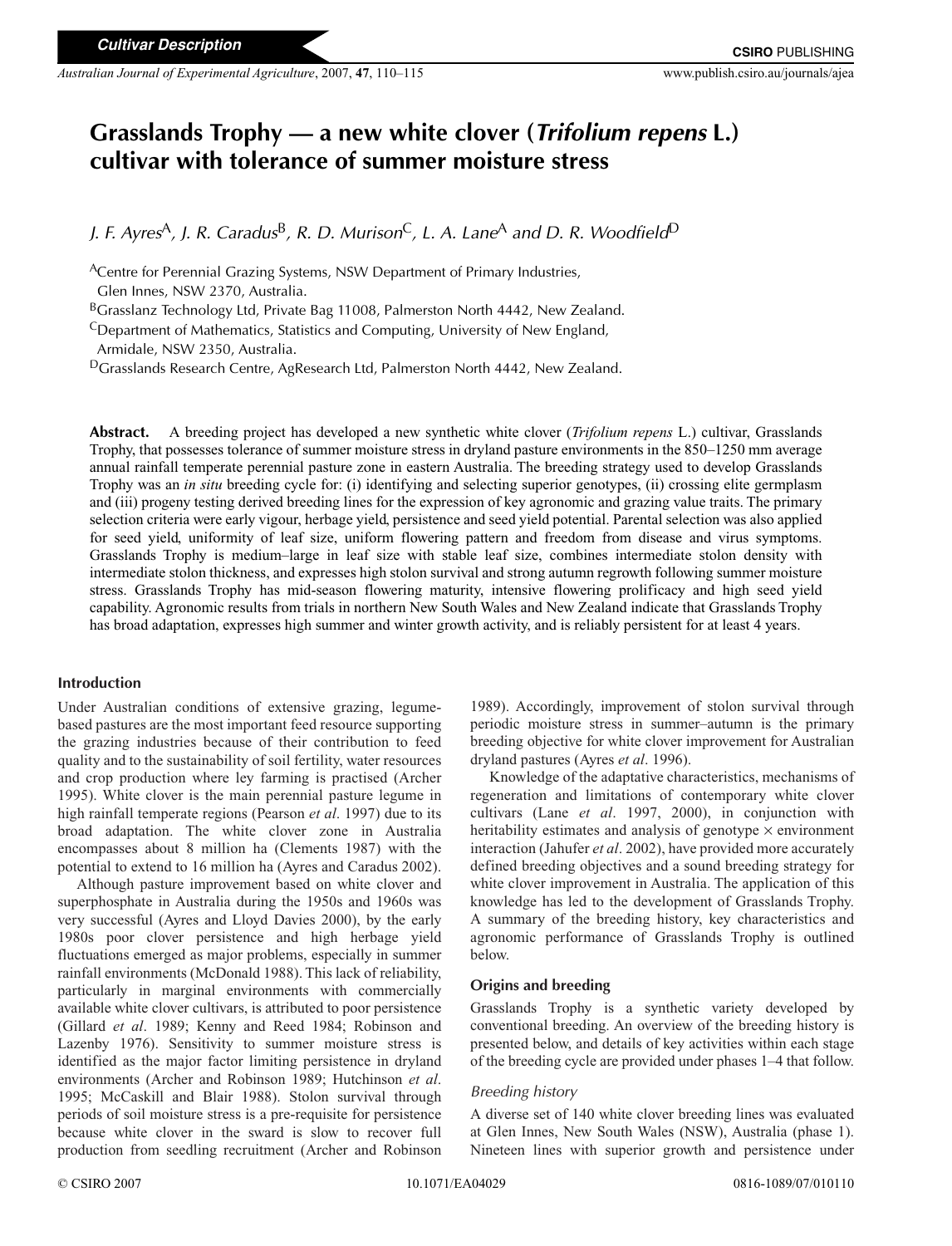## **Table 1. Morphological characteristics of Grasslands Trophy white clover and check cultivars under field conditions at Armidale, New South Wales, Australia in spring 1999**

Leaf area was calculated from width and length measurements of the middle leaflet of the third or fourth fully expanded leaf. Stolon thickness was measured halfway between the third and fourth node distal from the stolon growing point. Stolon density and stolon growing point density were measured by counting the number of stolon segments and the number of stolon apices respectively in a 10 by 10 cm quadrat frame. Flower maturity was measured as number of days to peak floristic expression from 1 September. Values are the mean  $\pm$  s.e.

| Characteristic                                 | Grasslands<br>Trophy | Haifa          | Grasslands<br><b>NuSiral</b> | Irrigation     | Grasslands<br>Prestige |
|------------------------------------------------|----------------------|----------------|------------------------------|----------------|------------------------|
| Leaf area $\text{(mm}^2)$                      | $188 \pm 21$         | $200 \pm 22$   | $182 \pm 22$                 | $167 \pm 22$   | $103 \pm 22$           |
| Flowering maturity (days)                      | 54                   | 51             | 51                           | 54             | 54                     |
| Flower density (number/ $m2$ )                 | $546 \pm 115$        | $418 \pm 118$  | $744 \pm 102$                | $328 \pm 118$  | $685 \pm 114$          |
| Stolon thickness (mm)                          | $2.4 \pm 0.16$       | $2.6 \pm 0.16$ | $2.6 \pm 0.14$               | $2.3 \pm 0.16$ | $1.8 \pm 0.14$         |
| Stolon density (number/ $m2$ )                 | $560 \pm 83$         | $380 \pm 56$   | $400 \pm 59$                 | $447 \pm 66$   | $767 \pm 113$          |
| Growing point density (number/m <sup>2</sup> ) | $480 \pm 72$         | $333 \pm 50$   | $347 \pm 52$                 | $413 \pm 62$   | $680 \pm 102$          |

grazing were identified. Stolons collected from surviving plants were used to develop 17 breeding lines. [One of these breeding lines, Grasslands Trophy, was developed (phase 2) as a polycross of four families that originated from maternal half-sib families from Portugal, Southern France, USA and the Mediterranean.] The 17 breeding lines (including Grasslands Trophy) were subsequently evaluated (phase 3) at two sites in NSW (Glen Innes and Armidale) and two sites in New Zealand (Manawatu and Lincoln). Grasslands Trophy was identified as having broad adaptation and being suitable to progress to commercialisation (Jahufer *et al*. 2005) based on winter growth, autumn recovery following summer moisture stress and persistence under grazing in NSW.

In summer 2000–01, 200 plants from the Trophy germplasm were screened for seed yield and flowering pattern at Lincoln. The final 24 parents of Grasslands Trophy were selected on the basis of uniform flowering pattern, absence of foliar diseases and outstanding seed production potential (phase 4). The parental genotypes were polycrossed in isolation in summer 2001–02 to produce pre-nucleus seed. Nucleus seed was then produced in 2002–03.

## *Key phases of the breeding cycle*

## *Phase 1 (1994–97)*

A 3-year field evaluation (mixed sward culture: tall fescue, *Festuca arundinacea*; grazing with sheep) of 140 promising lines (five replications) compared with 10 check cultivars (five replications) was undertaken at Glen Innes (29°44′S, 1057 m elevation, 853 mm AAR) in northern NSW, Australia. The geographic origins of the 140 lines were accessed from all

major white clover zones that experience moisture stress including Southern USA, Southern Europe, Eastern Mediterranean, North Africa and Australia. The promising lines were chosen from AgResearch's *~*25000 and NSW Department of Primary Industries *~*1000 line working collections of white clover on the basis of morphological characteristics, parentage and region of origin indicative of tolerance of summer moisture stress. Nomination of the best lines took place on the basis of early vegetative spread, herbage yield (spring growth, autumn re-growth, winter growth) and clover presence in the third growth cycle.

## *Phase 2 (1997–98)*

Selected genotypes from the best 10% of lines were used to develop 17 elite breeding lines at Palmerston North [40°23′S, 33 m elevation, 960 mm average annual rainfall (AAR)], New Zealand through polycrossing the selected genotypes and best performing cultivars within leaf size and maturity groups. Crossing groups included three to eight selected lines. Seed from half-sib families was bulked within each crossing group to produce each of the 17 breeding lines for subsequent evaluation.

## *Phase 3 (1998–2001)*

The resulting 17 breeding lines and check cultivars were evaluated at two field sites (Glen Innes and Armidale in northern NSW) under mixed sward culture. All plots were grazed by sheep at 6-weekly intervals and evaluated for early spread, herbage yield (spring growth, autumn re-growth, winter growth), clover presence in the third growth cycle, and

**Table 2. Leaf size stability of Grasslands Trophy white clover and check cultivars under field conditions at Armidale, New South Wales, Australia** Leaf size was rated by two independent scorers under field conditions in conjunction with measurement of clover yield and presence. S, small; MS, medium–small; M, medium; ML, medium–large; L, large

| Cultivar                 | Mav<br>1999 | June 1<br>1999 | July<br>1999 | Sept.<br>1999 | Nov.<br>1999 | Jan.<br>2000 | Mar.<br>2000 | Mav<br>2000 | June<br>2000 | Sept.<br>2000 | Nov.<br>2000 | Feb.<br>2001 | Apr.<br>2001 |
|--------------------------|-------------|----------------|--------------|---------------|--------------|--------------|--------------|-------------|--------------|---------------|--------------|--------------|--------------|
| <b>Grasslands Trophy</b> | МL          | ML             | ML           | МL            | МL           | ML           | МL           |             | МL           | ML            | МL           | М            | МL           |
| Haifa                    | МL          | ML             | ML           | ML            | МL           | МL           | ML           | л.          | ⊥            | L             |              | M            | МL           |
| Grasslands NuSiral       |             | МL             | ML           | МL            | ML           | М            | М            | ML          | ML           | МL            | МL           | MS           | МL           |
| Irrigation               | МL          | МL             | MS           | М             | M            | ML           | ML           | ML          | ML           | М             | МL           | М            | М            |
| Grasslands Prestige      | MS          | MS             | MS           | MS            | MS           | MS           | MS           | MS          | MS           | MS            | M            | MS           | М            |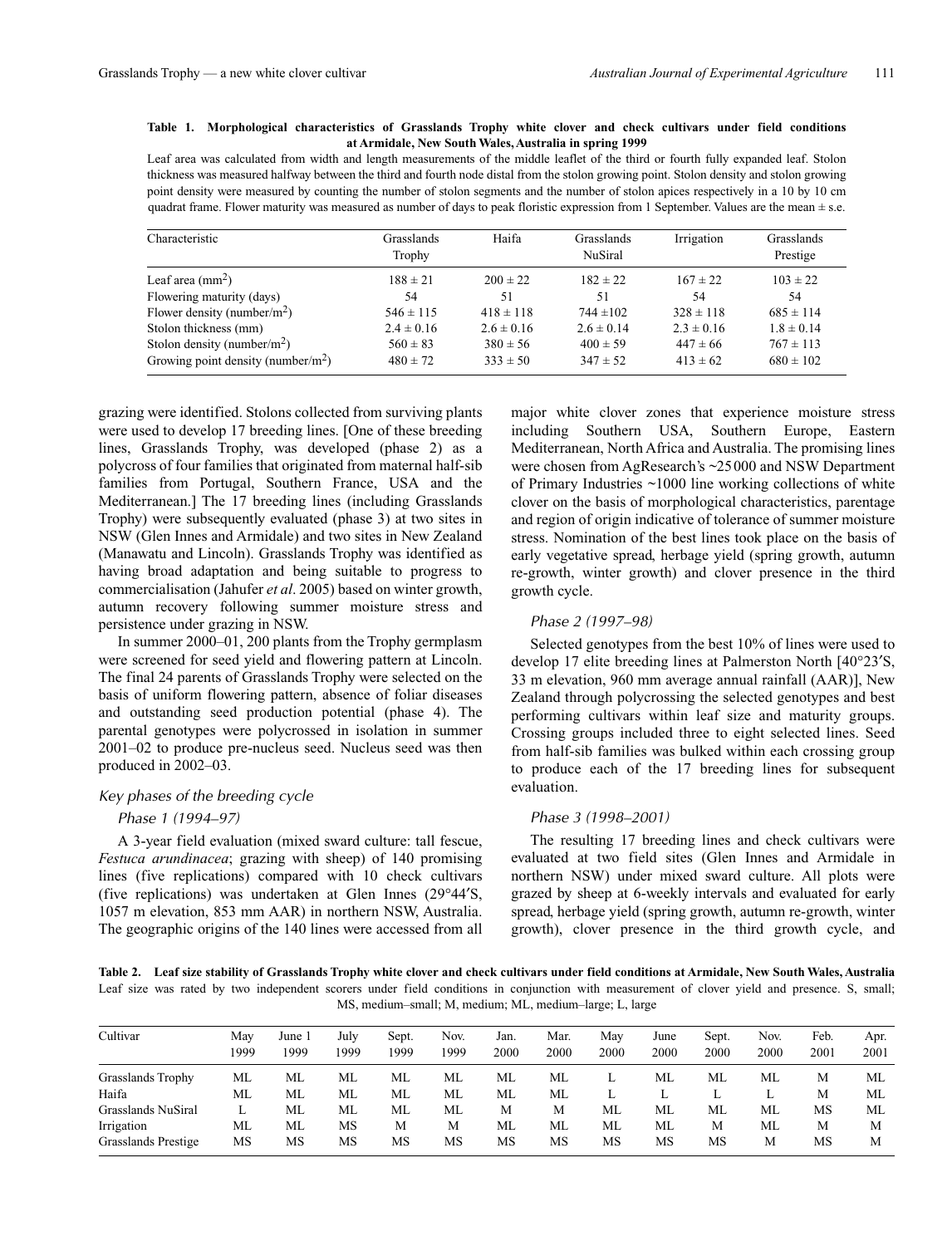flowering pattern and prolificacy. The breeding lines were also screened for morphological characteristics (leaf size stability, stolon thickness, stolon density, stolon growing point density), cyanogenic glucosides and digestibility.

Data from the 3-year (1998–2001) field evaluation at Armidale (30°31′S, 1050 m elevation, 793 mm AAR) are presented to show the morphological characteristics and agronomic merit of Grasslands Trophy in comparison with the commercially relevant cultivars Haifa, Grasslands NuSiral, Irrigation and Grasslands Prestige Early. Data for the Glen Innes site are incomplete because of the incidence of severe and protracted drought.

The experimental unit was a 2-m row containing 20 clover transplants with the potential to spread to form a 2 by 1 m plot. There were five blocks each containing 25 lines (17 breeding lines and eight cultivar checks). Each replicate contained 26 row-plots arranged in two rows of 13 traverses. In each block, check cultivars were placed at every fifth plot and breeding lines were allocated at random to the remaining plots. This design allows for adjustment of responses which might be influenced by spatial effects. The estimation of treatment (breeding line) effects for herbage yield and characterisation data was by mixed model analysis which corrects for spatial trends and local plot effects. Clover presence data (ratings) were analysed as binomial responses and other variables were assumed to be normal. The analysis was done using the ASREML computer program (Gilmour *et al*. 2002) and results presented as plots of the fitted values and their 95% confidence intervals. The systematic trend over time was modelled by a spline regression.

#### *Phase 4 (2001–02)*

This phase of the breeding cycle involved selection of persistent genotypes from the elite breeding lines; testing for seed yield potential and freedom from symptoms of virus and disease; parental selection for seed yield, uniformity of leaf size, and uniform flowering pattern; and freedom from virus and disease symptoms. The selection environment at Lincoln (43°23′S, 11 m elevation, 689 mm AAR), New Zealand had regular exposure to white clover mosaic virus, alfalfa mosaic virus and powdery mildew. Any genotype exhibiting virus or



Fig. 1. Seasonal rainfall distribution (grey bars, 1998–2001;  $\blacklozenge$ , long-term average) at (*a*) Armidale and (*b*) Glen Innes, New South Wales, Australia.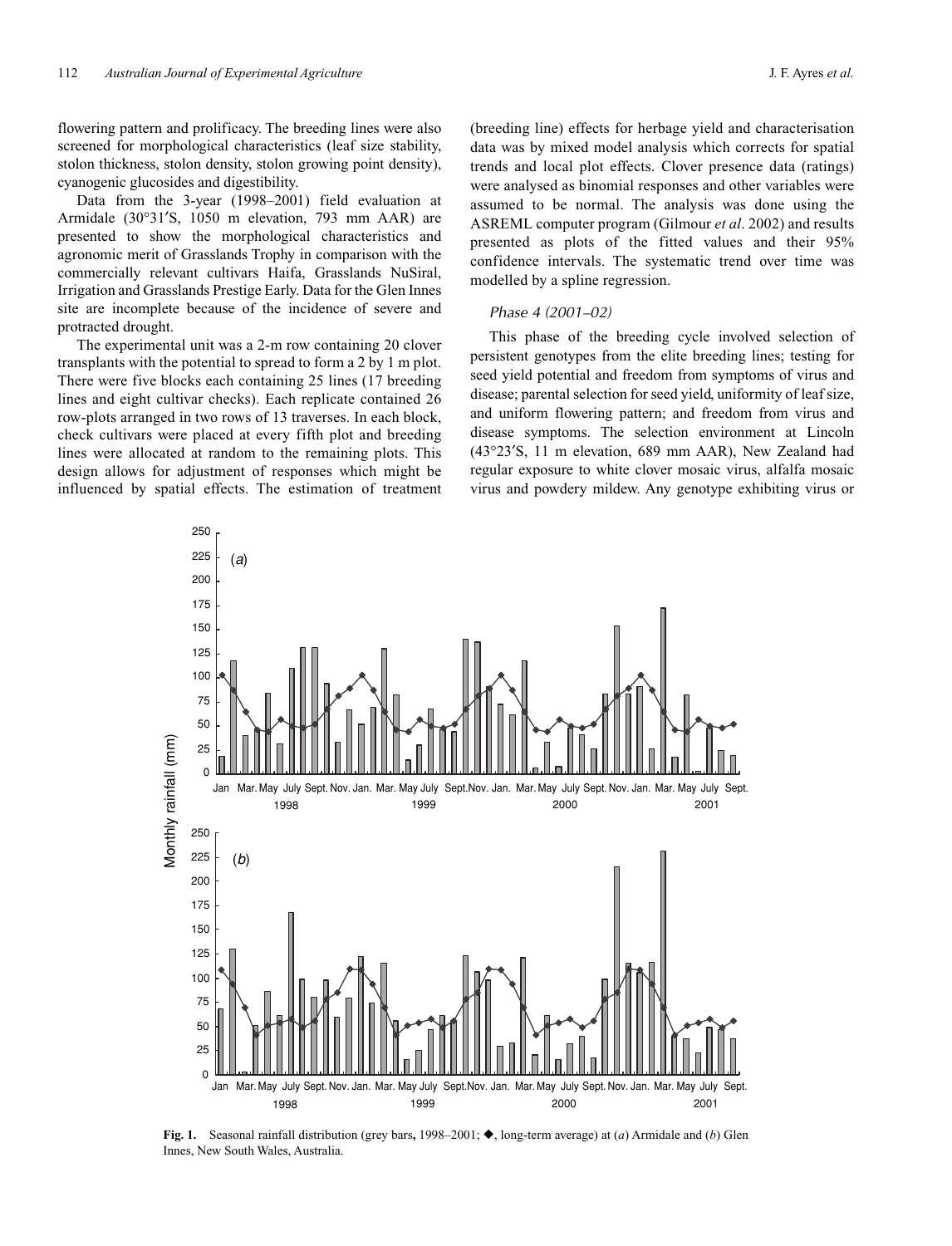

**Fig. 2.** Early vigour in the establishment year of Grasslands Trophy white clover compared with check cultivars Haifa, Grasslands NuSiral, Irrigation and Grasslands Prestige. Vigour was assessed as lateral vegetative spread (cm) of clover from the planted row. The dotted lines denote the confidence interval of the spline curve.

mildew symptoms during parental selection or in the prenucleus generation was eliminated.

## **Cultivar characteristics**

Morphological characteristics of Grasslands Trophy are presented in Table 1. Grasslands Trophy expressed medium–large leaf size, similar to Grasslands NuSiral (Table 1). Grasslands Trophy also maintained stable leaf size across strongly contrasting seasonal conditions, reverting to medium leaf size only during severe moisture stress (Table 2). By contrast, most of the check cultivars were relatively more 'plastic' in leaf size, although it is noteworthy that Grasslands Prestige also maintained relatively stable leaf size. Grasslands Trophy displayed strongly defined white crescent leaf markings, although these were generally not as pronounced as those observed in Haifa.

Stolon thickness of Grasslands Trophy was intermediate between that of large leaf types like Haifa and medium leaf types like Irrigation. Stolon density and growing point density of Grasslands Trophy were markedly greater than Haifa. This was also evident under winter rainfall conditions in New Zealand, where the stolon growing point density of Grasslands Trophy was very high (1500 stolons/m2) compared with Grasslands Sustain  $(1313 \text{ stolons/m}^2)$ , Grasslands Huia  $(1219 \text{ stolons/m}^2)$ , Grasslands NuSiral (1000 stolons/ $m<sup>2</sup>$ ) and Grasslands Kopu (438 stolons/ $m<sup>2</sup>$ ) (D. R. Woodfield and J. L. Lord, unpublished data).

White clover breeding for dryland pasture environments in Australia requires these strong stolon characteristics for perennation, expressed by Grasslands Trophy, for two reasons. Firstly, stolon characteristics of white clover are closely associated with the longevity of the parent plant and regenerating clone, colonising ability of the population, and persistence in the sward. Secondly, seedling survival from recruitment from soil seed-bank reserves in a developed sward is problematic. Where seedlings successfully establish in autumn, there is a protracted lag-time before production of significant clover herbage mass in the following spring.

**Table 3. Seasonal herbage yield of Grasslands Trophy white clover compared with check cultivars in the second growth cycle under field conditions at Armidale, New South Wales, Australia**

Herbage (kg clover DM/ha) was harvested to ground level at the end of spring 1999, summer 1999–2000 and winter 2000 using an autoscythe following 6 weeks rest from defoliation. Values are the mean  $\pm$  s.e.

| Season             | Grasslands<br>Trophy | Haifa        | Grasslands<br><b>NuSiral</b> | Irrigation     | Grasslands<br>Prestige |
|--------------------|----------------------|--------------|------------------------------|----------------|------------------------|
| Spring (1999)      | $854 \pm 142$        | $464 \pm 77$ | $831 \pm 138$                | $1021 \pm 170$ | $721 \pm 120$          |
| Summer (1999–2000) | $226 \pm 61$         | $176 \pm 48$ | $60 \pm 16$                  | $108 \pm 29$   | $43 \pm 12$            |
| Winter $(2000)$    | $231 \pm 53$         | $244 \pm 56$ | $140 \pm 32$                 | $124 \pm 28$   | $106 \pm 24$           |



**Fig. 3.** The persistence of Grasslands Trophy white clover compared with check cultivars Haifa, Grasslands NuSiral, Irrigation and Grasslands Prestige. Persistence was assessed as temporal presence (%) of white clover. The dotted lines denote the confidence interval of the spline curve.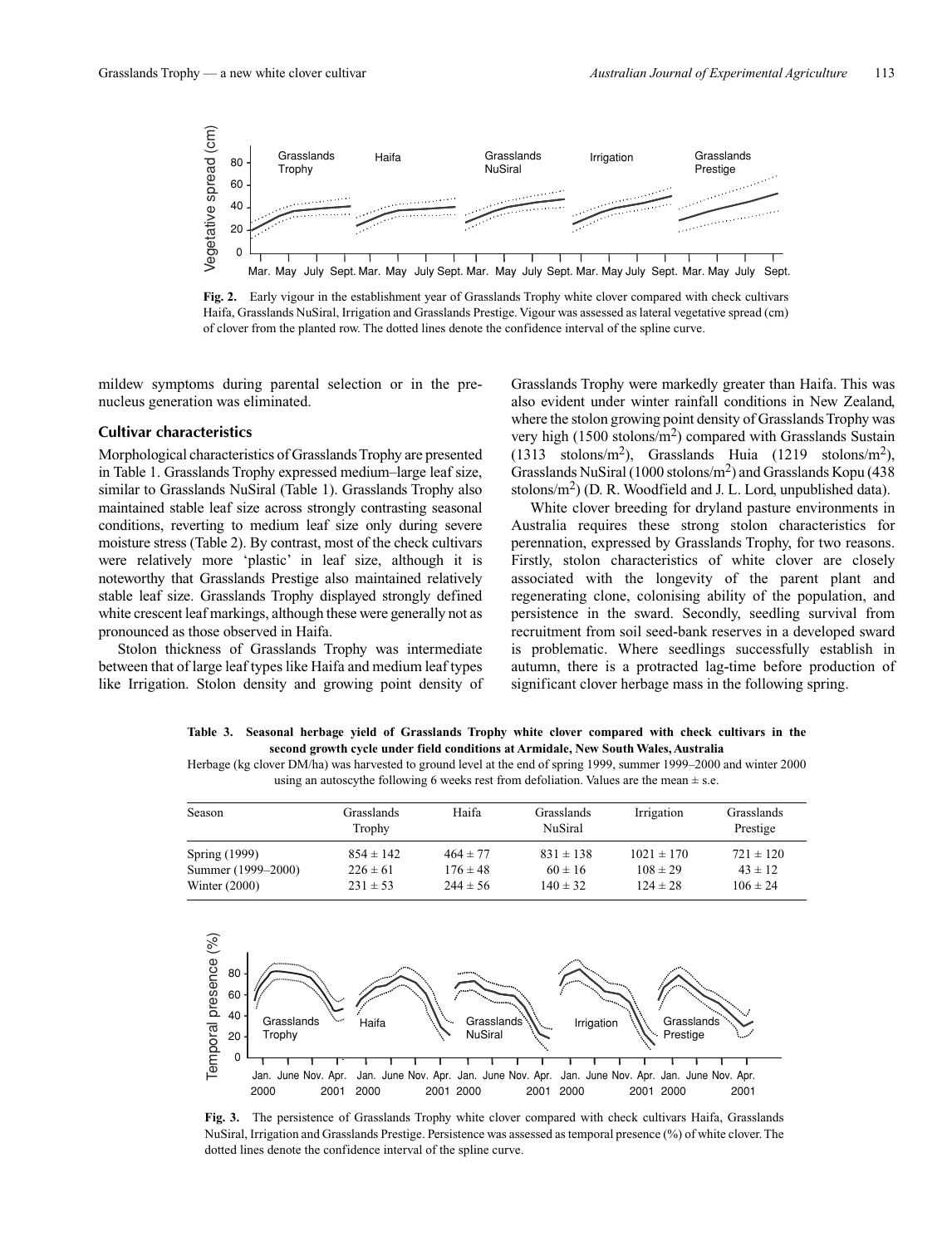#### **Table 4. Digestibility (%) and cyanogenic glucoside status [HCN concentration (µg HCN/g DM); HCN rating (% frequency of cyanogenic genotypes)] of Grasslands Trophy white clover and check cultivars at three stages of maturity**

Clover forage sampled at vegetative, full bloom and ripe seed stages of maturity in the second growth cycle (Spring 1999) was assayed for *in vitro* digestibility using the procedure of Ayres (1991). HCN assays were undertaken on clover leaves sampled in November 2000 at mid-bloom stage of maturity by the procedure of Ayres *et al*. (2001).

| Cultivar                 |                             | Digestibility | Cyanogenesis |                   |            |
|--------------------------|-----------------------------|---------------|--------------|-------------------|------------|
|                          | Vegetative stage Full bloom |               | Ripe seed    | HCN concentration | HCN rating |
| <b>Grasslands Trophy</b> | 82.2                        | 79.3          | 77.3         | 1219              | 100        |
| Haifa                    | 82.5                        | 78.8          | 77.6         | 677               | 94         |
| Grasslands NuSiral       | 81.1                        | 78.4          | 78.6         | 758               | 82         |
| Irrigation               | 82.1                        | 79.8          | 77.8         | 846               | 100        |
| Grasslands Prestige      | 81.7                        | 78.6          | 76.1         | 1326              | 100        |

Flowering prolificacy is still required to maintain soil seedbank reserves for natural recovery after severe episodic drought events. Grasslands Trophy with its high seed production capability (developed for successful commercialisation) addresses this requirement. Grasslands Trophy expressed midseason flowering maturity at Armidale, and its flowering intensity  $(546 \text{ flowers/m}^2)$  ranked higher than all cultivars except Grasslands NuSiral  $(744 \text{ flowers/m}^2)$  and Grasslands Prestige (685 flowers/ $m<sup>2</sup>$ ). The flowering pattern at Lincoln, of the selected parents of Grasslands Trophy had similar peak flowering date to Grasslands Tribute and Grasslands Pitau. Grasslands Trophy has excellent seed yield potential with the nucleus generation yielding 975 kg/ha at Lincoln, in 2003.

#### **Agronomic performance**

Seasonal conditions during field evaluation were characterised by large fluctuations in monthly rainfall and severe moisture stress at the evaluation sites at both Glen Innes and Armidale (Fig. 1). Notably there were three periods (summer 1998–99, summer 1999–2000, spring 2000) when soil moisture declined to a dry profile, and moisture deficit was severely detrimental to white clover survival.

Agronomic performance was assessed in terms of early vigour (stolon spread in the first growth cycle, Fig. 2), seasonal herbage yield (Table 3) and persistence (Fig. 3) in the second and third growth cycles. Of the check cultivars, only Grasslands NuSiral, Grasslands Prestige and Irrigation attained the nominal early vigour benchmark of 50% plot cover in the first growth cycle. Grasslands Trophy expressed early vigour comparable with Haifa (Fig. 2). Grasslands Trophy showed consistently high spring growth and significantly better summer growth than the check cultivars, and winter growth was comparable to the highly winter active cultivar Haifa (Table 3).

It is noteworthy that at a winter-rainfall site at Palmerston North, Grasslands Trophy yielded 157% of the annual herbage production of Grasslands Huia in year 1 and 133% in year 2; seasonal herbage production was 145, 132, 135 and 157% of Grasslands Huia for spring, summer, autumn and winter, respectively (D. R. Woodfield and J. L. Lord, unpublished data).

Under the severely adverse seasonal conditions during the evaluation at Armidale, clover presence of all check cultivars declined in the third growth cycle. However, Grasslands Trophy showed exceptional persistence into the fourth growth cycle (Fig. 3). Grasslands Trophy was exceptional in retaining a high level of stolon survival through summer moisture stress; whereas the check cultivars on average suffered about 50% stolon demise over summer–autumn, the corresponding value for Grasslands Trophy was 21.4% stolon demise. The evaluation was terminated after 4 years.

Grasslands Trophy exhibited high digestibility while vegetative and a slight decline in digestibility with the onset of maturity (Table 4) that is generally characteristic of white clover (Ayres *et al*. 1998). Grasslands Trophy is moderately high in hydrogen cyanide, and at a cyanogenic level comparable with contemporary New Zealand cultivars like Grasslands Prestige.

In conclusion, in the absence of a clearly defined morphological ideotype for persistence, selecting *in situ* for tolerance of moisture stress (especially stolon survival through summer moisture stress), seasonal growth performance (especially winter growth because of the limiting influence of the winter feed-gap under conditions in eastern Australia), and competitive vigour under grazing provide a successful plant improvement strategy for white clover. Accessing, evaluating and conventional breeding from medium–large leaf and midseason maturity types from Mediterranean environments provide breeding lines that possess superior moisture stress recovery characteristics and better cool season growth performance for Australian dryland environments.

### **Acknowledgements**

The breeding project involved collaboration between the NSW Department of Primary Industries and AgResearch Ltd. Funding for the characterisation and evaluation study undertaken in NSW was provided by Meat and Livestock Australia. Agricom (New Zealand) Ltd provided funding for the seed production study undertaken in New Zealand. The principal investigators are grateful for the support provided by staff in their respective organisations: NSW Department of Primary Industries — Dr Ken Archer for scientific and administrative leadership, Phil Dawes for management of facilities at Glen Innes Agricultural Research & Advisory Station, Len Doust for assistance in the field and glasshouse, Arnold Turner for laboratory assays, Christine Dempsey and Philip Manieri for financial administration, Carmen Elvins for word-processing and graphics; University of New England — Norm Thomas for management of facilities at Kirby Research Farm; and AgResearch Ltd — Ivan Baird, Keith Widdup, John Ford and Greig Cousins for seed production and field evaluations.

*Seed released by*: Agricom (New Zealand) Ltd, PO Box 539, Ashburton 8300, New Zealand.